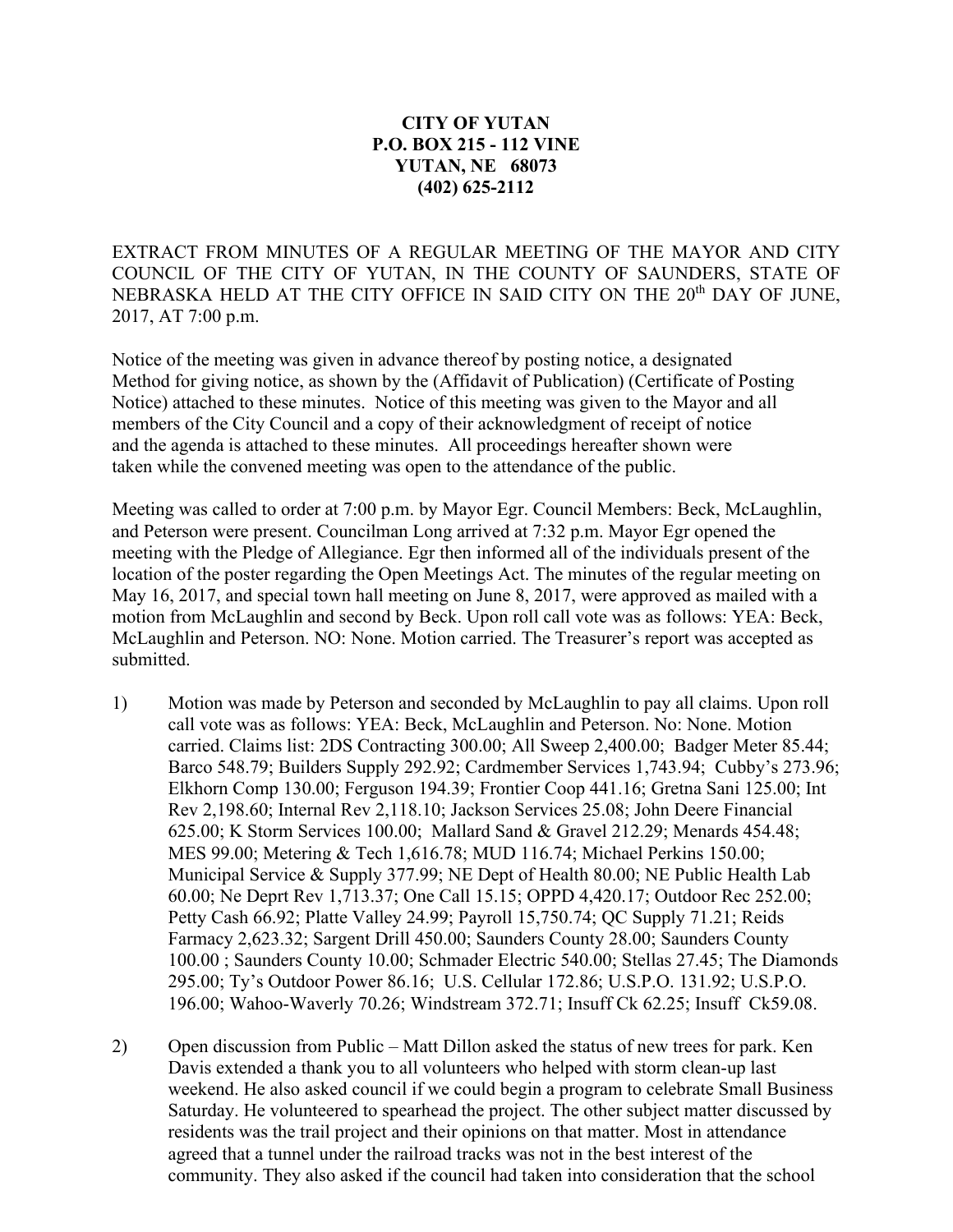now offers bus service as a safe route to school.

- 3) Building permits #1466-1470 were submitted. A motion was made by Beck and seconded by Peterson to approve permits #1466-#1470 as submitted. Upon roll call vote was as follows. YEA: Beck, McLaughlin and Peterson. NO: None. Motion carried.
- 4) Supervisors Reports were given.
- 5) A motion was made by McLaughlin and seconded by Peterson to table the discussion regarding adoption of a new strategic plan for the City of Yutan compiled by SENDD. Upon roll call vote was as follows. YEA: Beck, Long, Peterson, and McLaughlin. NO: None. Motion carried.
- 6) A motion was made by Beck and seconded by McLaughlin to approve Russ Oviatt's request for \$7,550.00 for replacement of sidewalks by the Rooster and also sidewalk in front of Vine Street Market and broken sidewalk in front of Jeris' Café south until all funds budgeted for this year in the total amount of \$14,500.00 are expending from the keno community betterment account. Upon roll call vote was as follows: YEA: Beck, Long, McLaughlin and Peterson. NO: None. Motion carried. Council would also like to develop a plan for more downtown improvements using the same account in future years.
- 7) Update was given by Eric Wilke on plans and setup for Yutan Days. Carnival will all be set up in downtown.
- 8) Only one bid for manhole rehabilitation was received from Johnson Controls. A motion was made by McLaughlin and seconded by Beck to accept bid for up to \$40,000.00 to epoxy the recognized problem manholes first. Upon roll call vote was as follows: YEA: Beck, Long, McLaughlin and Peterson. NO: None. Motion carried.
- 9) A motion was made by McLaughlin and seconded by Beck to approve bid from McAtee Concrete for curb and gutter repair on both sides of  $4<sup>th</sup>$  street from Vine to Poplar in the amount of  $$16,030.00$  to be completed before September  $11<sup>th</sup>$ . Upon roll call vote was as follows: YEA: Beck, Long, McLaughlin and Peterson. NO: None. Motion carried. A motion was made by McLaughlin and seconded by Peterson to approve and additional \$1,634.00 to have McAtee repair selected panels in streets. Upon roll call vote was as follows: YEA: Beck, Long, McLaughlin and Peterson. NO: None. Motion carried.
- 10) A motion was made by McLaughlin and seconded by Long to enter into closed session to discuss trail project because of potential litigation at 7:54 p.m. with Mayor, council, legal counsel, Eric Wilke and Dawn Schmidt staying for closed session. Upon roll call vote was as follows: YEA: Beck, Long, McLaughlin and Peterson. NO: None. Motion carried. A motion was made by Long and seconded by McLaughlin to come out of closed session at 8:26 p.m. Upon roll call vote was as follows: YEA: Beck, Long, McLaughlin and Peterson. Regular meeting resumed at 8:27 p.m. A motion was made by Long and seconded by McLaughlin to authorize a committee of the board which will include Councilmen Long and McLaughlin along with the city attorney to negotiate the conclusion of the project with all parties involved. Upon roll call vote was as follows: YEA: Beck, Long, McLaughlin and Peterson. NO: None. Motion carried.